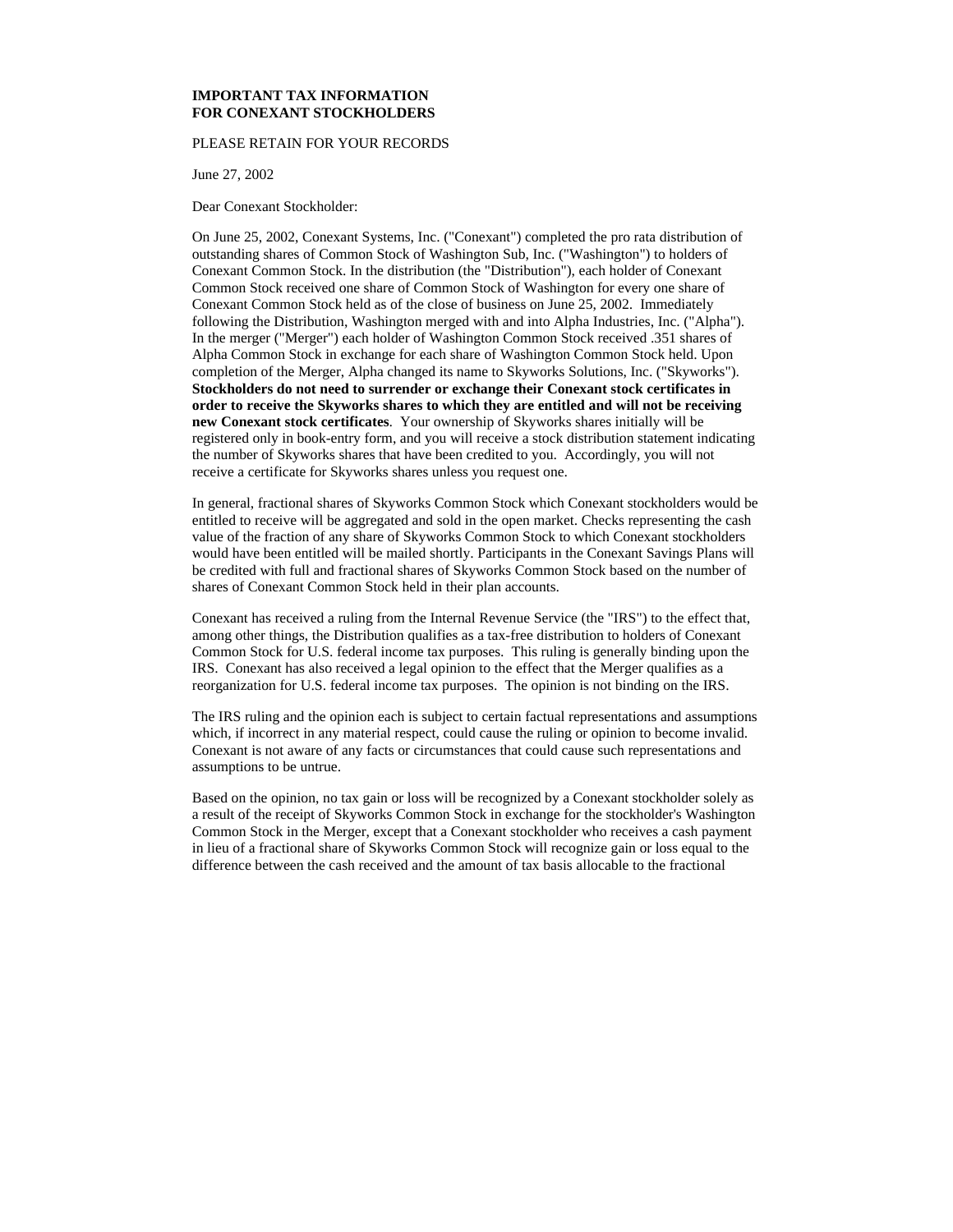share. Such gain or loss will be capital gain or loss if the fractional share would have been held by the stockholder as a capital asset.

## **Tax Basis Allocation and Holding Period**

To determine the U.S. federal income tax basis in your Conexant Common Stock and your newly-received Skyworks Common Stock (including fractional shares), you must allocate the tax basis in your Conexant Common Stock immediately before the Distribution among such shares.

Based upon the average of the high and low trading prices on June 26, 2002 of Conexant Common Stock, and of Skyworks Common Stock, as reported on the Nasdaq Stock Market, Inc. National Market System, (1) 37.91% of your tax basis should be allocated to your Conexant Common Stock and (2) the balance, 62.09%, should be allocated to your newly-received Skyworks Common Stock (including any fractional share interest).

The tax basis in your Conexant Common Stock before the Distribution generally is equal to the cost of the shares, including commissions (or, if you acquired Conexant shares as a result of a transaction other than a purchase, the tax basis allocated to such shares as a result of such transaction). For example, if you acquired your Conexant shares when Conexant was spun-off from Rockwell International Corporation, you should refer to Rockwell's letter dated January 6, 1999 regarding the allocation of your tax basis between your Rockwell and Conexant shares. If you acquired your shares at different times and at different costs, you will need to make separate basis calculations for each group of shares. **Please consult your tax advisor to determine your tax basis in your Conexant Common Stock to be allocated.**

Your holding period for U.S. federal income tax purposes for the newly-received Skyworks Common Stock is the same as your holding period for your Conexant Common Stock with respect to which the Skyworks Common Stock was received, unless you fall within a special category of holder such as a dealer or trader who did not hold the Conexant Common Stock as a capital asset on June 25, 2002.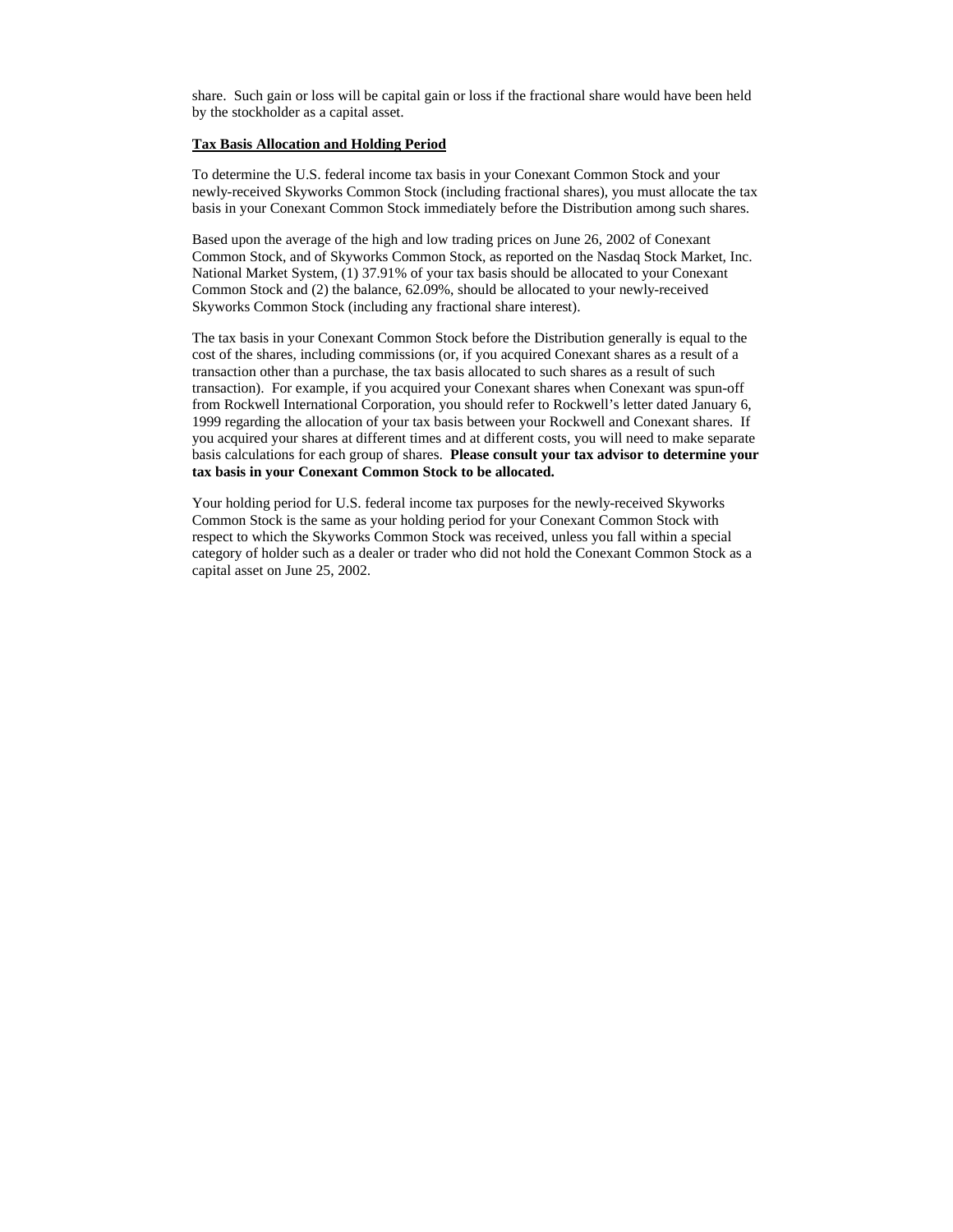## **EXAMPLE**

Assume that on June 25, 2002 you owned 10 shares of Conexant Common Stock with a tax basis of \$10.00 for each share, for a total tax basis of \$100.00. You would have been entitled to receive 3.51 shares of Skyworks Common Stock in connection with the Distribution and Merger, although you would actually have received 3 shares of Skyworks Common Stock plus a cash payment in lieu of a .51 fractional share of Skyworks Common Stock.

### **Calculation of New Tax Basis**

|                                                 | $%$ of<br><b>Basis</b><br>Allocable | Original Cost<br>Basis in<br>Conexant<br>Common<br>Stock | Total<br>Allocated<br><b>Basis</b> | Number of Shares of<br><b>Conexant Common</b><br>Stock<br>or Skyworks<br>Common<br><b>Stock Received</b> | New<br>Tax<br><b>Basis</b><br>Per<br><b>Share</b> |
|-------------------------------------------------|-------------------------------------|----------------------------------------------------------|------------------------------------|----------------------------------------------------------------------------------------------------------|---------------------------------------------------|
| <b>Conexant Common</b>                          | 37.91% x                            | $$100 =$                                                 | $\$37.91 \div$                     | $10 =$                                                                                                   | \$3.79                                            |
| Stock<br><b>Skyworks Common</b><br><b>Stock</b> | 62.09% $x$                          | $$100 =$                                                 | $$62.09 \div$                      | $3.51 =$                                                                                                 | \$17.69                                           |

Your new tax basis in your 10 shares of Conexant Common Stock would be \$37.91.

Your tax basis in the 3 shares of Skyworks Common Stock received would be \$53.07.

Your tax basis with respect to the cash payment in lieu of a .51 fractional share of Skyworks Common Stock would be \$9.02.

Any gain or loss you realize in connection with the sale of the fractional share of Skyworks Common Stock will be recognized by you in 2002 (assuming you are a calendar year taxpayer).

## **Statements in U.S. Federal Income Tax Return**

U.S. Treasury regulations require each stockholder to attach to his or her 2002 U.S. federal income tax return each of two signed statements setting forth certain prescribed information about (a) the Distribution of the Washington Common Stock and (b) the Merger of Washington with and into Skyworks. For this purpose, we are enclosing sample statements which you may complete and use when filing your 2002 tax return.

Shares of Conexant Common Stock held in a plan account by a participant in any of the Conexant Savings Plans are not treated as owned by the participant for purposes of these filing requirements. Accordingly, a participant in any of the Conexant Savings Plans who does not otherwise own Conexant Common Stock is not required to attach the statements referred to above to his or her 2002 tax return. Further, a participant who does otherwise own Conexant Common Stock is not required to reflect the number of shares of Skyworks Common Stock credited to his or her plan account on the statement attached to his or her 2002 tax return.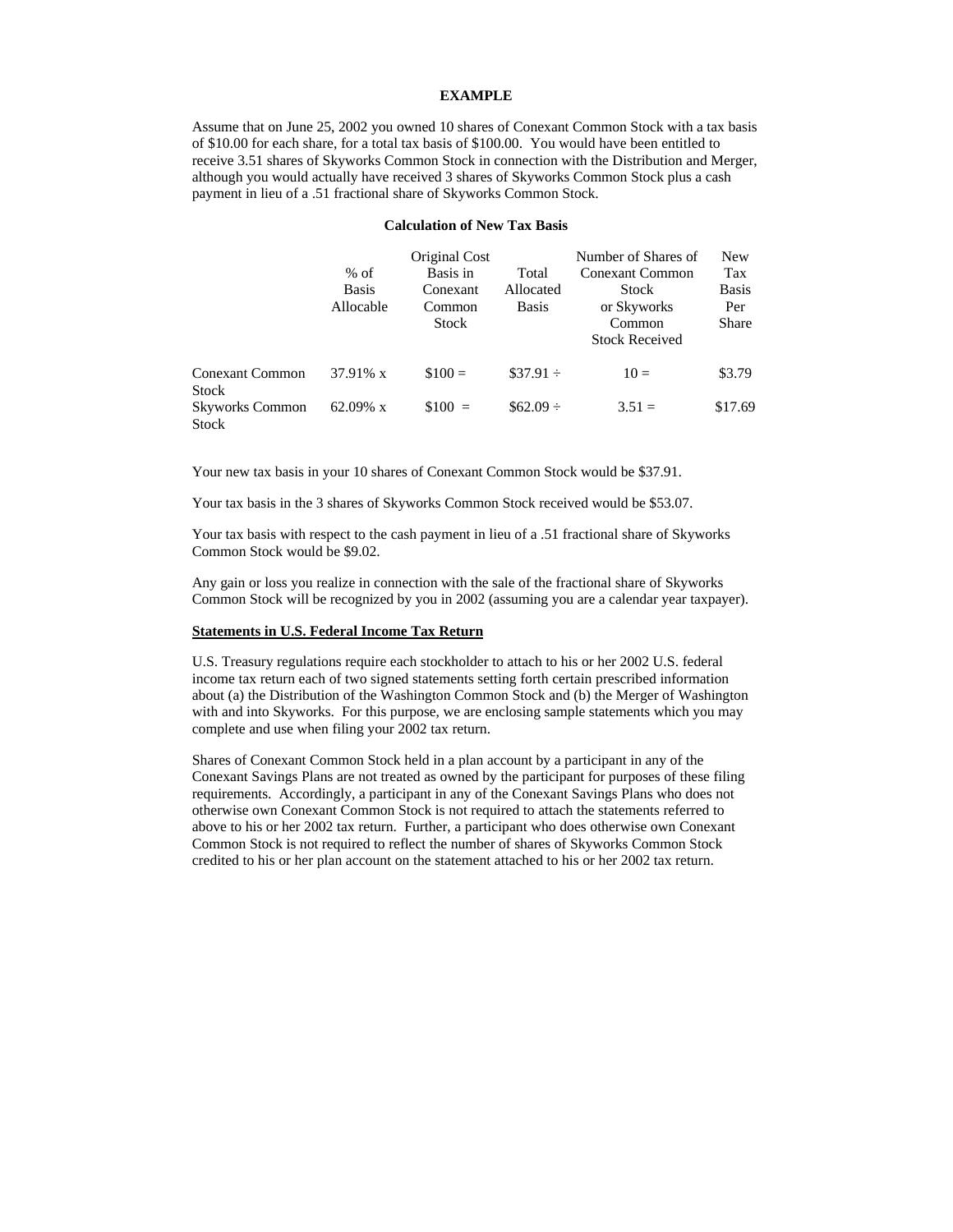The information in this letter represents our understanding of existing U.S. federal income tax law and regulations and does not constitute tax advice. It does not purport to be complete or to describe tax consequences that may apply to particular categories of stockholders. Each stockholder should consult a tax advisor as to the particular consequences of the Distribution and the Merger under U.S. federal, state and local tax laws and foreign tax laws, including, in particular, tax basis allocation rules and the effect of possible changes in tax laws that may affect the description set forth above.

**\* \* \***

Questions about the information in this letter should be directed as follows:

Conexant Systems, Inc. 4311 Jamboree Road Newport Beach, California 92660-3095 Attention: Shareowner Services Telephone: (949) 483-4533

Sincerely,

CONEXANT SYSTEMS, INC.